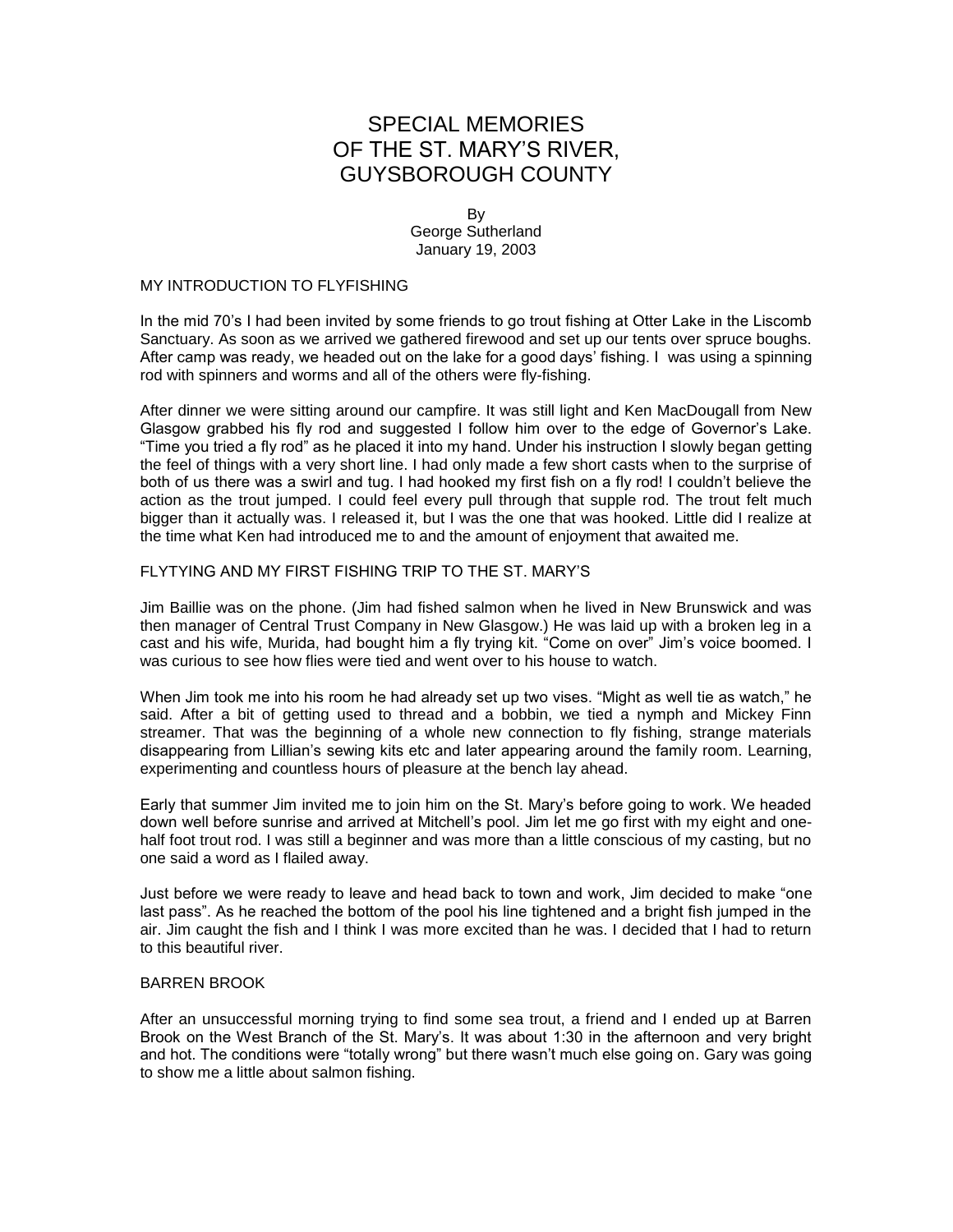As he was just beginning to feed hi line out at the edge of the pool, his line went tight and the leader snapped. To his complete surprise a grilse had grabbed his fly close to his feet and he had forgotten to change his trout leader to a heavier leader.

It was my turn and I began with a sparsely tied White Wulf with an orange yarn body. Given what had just happened, we were both excited. I made a couple of short casts at the lip of the pool and suddenly my line went tight. There was a pull on the rod, my reel began to sing like I had never heard it before and the hair stood up on the back of my neck! What a thrill as that fish jumped and landed causing a tremendous spray, the first of several runs and three jumps. My heart pounded and I actually prayed that I wouldn't lose it. Under my friend's guidance, I was fortunate enough to hook and land my first grilse. What a noble bright fish! I doubt if anyone forgets the excitement of hooking, playing and landing their first Atlantic salmon.

We continued fishing and somehow I foul hooked two more fish. A stranger on the bank said he'd really like to have one but we politely declined his request and released both fish. Shortly after two fisheries officers appeared out of the woods. They explained they had been watching us since we arrived. After seeing us release both of the foul hooked fish they explained they weren't worried about us and headed to another pool.

Of course for several years my favorite pool was Barren Brook. I didn't often see many other fishermen there. I started my son Mark fishing Barren Brook and on his first trip he could see the fish lying in the pool. He was so excited that he cast over them for hours and wouldn't take time to eat lunch.

# MaCKEEN'S BROOK

One trip I was staying at Eddy Cormier's camp on the West Branch in Smithfield. We ended up at the MacKeen's Brook pool on the East River branch. I put on an ugly fly that I had tied based on a fly that a friend, Bob Stevenson, once showed me. I didn't know anything about fishing bugs and decided to prove it to all present.

Before I finished my first pass through the pool, I successfully had nine raises without hooking a fish!. This is not as easy as it might sound. I pulled the fly away from fish, let them spit it out, let them pull it under and everything you can imagine, except hooking a fish. I attracted a lot of attention and some sympathy. Even the fisheries officer, Don Barnes, was on his feet urging me on.

After this little performance, Sammy MacDougall came over and asked what I had on. I showed him the fly, which had orange hackle at the head, a brown deer hair body with brown hackle and black calf tail for the tail. Sammy smiled, shook his head and readily agreed it was one of the ugliest flies he had ever seen. But it had caused a commotion, probably because no fish in the river had ever seen anything like it.

Sammy then gave me a fly that really was a bug. He kindly took me up to the head of the pool and taught me how to fish a dry fly, giving a little tug and rolling my wrist up river at the end of the cast, getting drift, following the fly with the tip of my rod, watching the slight dip in the water over eel holes etc. I'll never forget his understanding and patience, which ultimately led to a great deal of satisfaction fishing dry flies.

# LOVE THOSE HURRICANES

Several years ago I recall heading for the St. Mary's after a hurricane. Others had the same idea and there were a number of fishermen fishing the West River run into Silver's Pool. I decided to park before the bridge at Silver's and head through the brush until I reached the north bank of the West River run. A hurricane had passed and the fish were running and taking unlike anything I had ever seen before! I suppose it had something to do with a rapid change in the air pressure.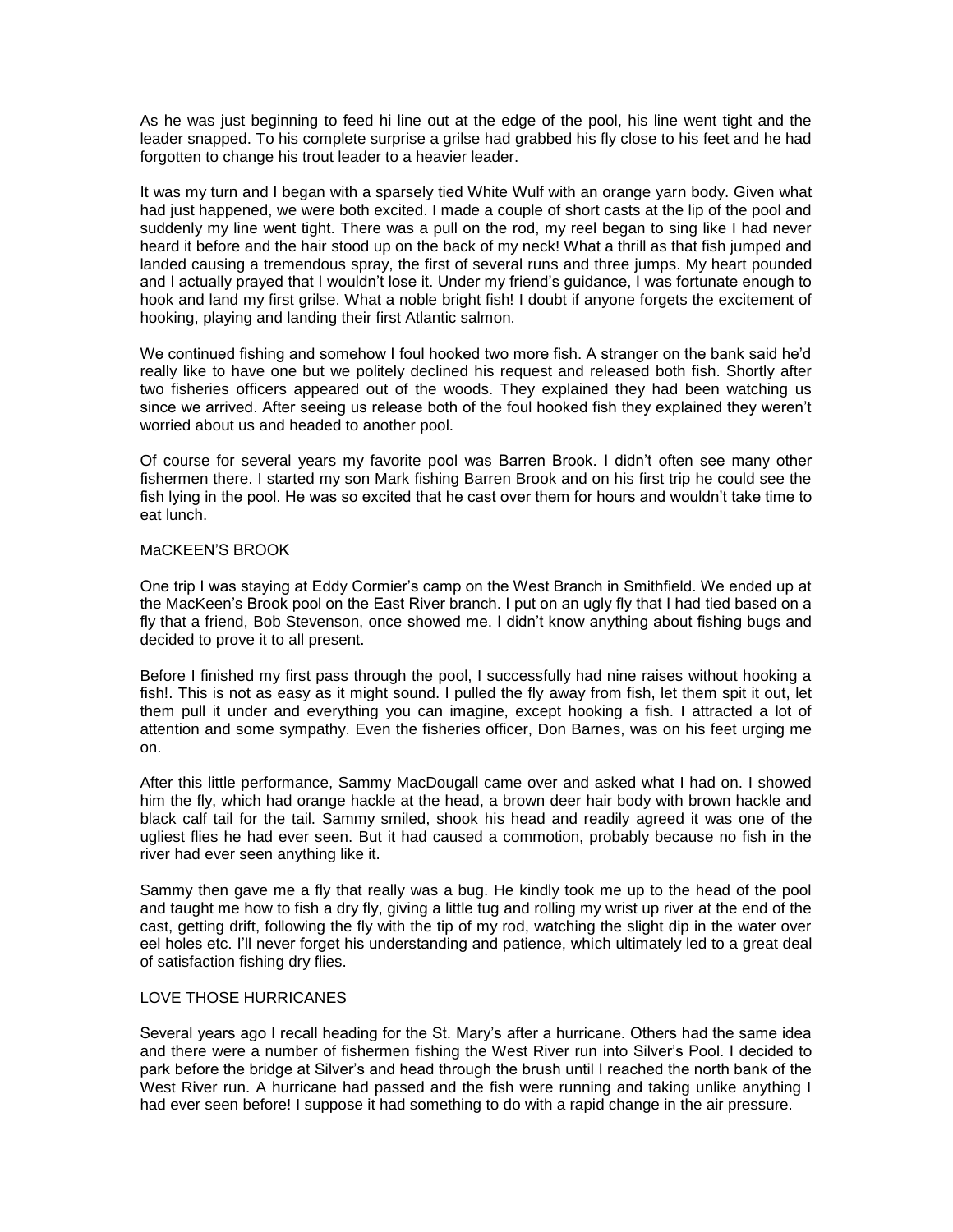For the first time in my life there were several times when I looked down river and saw four fish on at a time. Parker Wong was across from me and I remember hooking two fish and then reeling in my line. Parker asked where I was going. We had company coming. Regretfully I had to return home!

I recall another time in July 1996 when I had just returned home from business in South Carolina at the tail end of Hurricane Bertha. I headed straight for the St. Mary's to fish salmon the first time that year. I hooked a nice fish at MacKeen's Brook on my first pass of the year and lost it. On my next pass I hooked a grilse, which gave me seven jumps before Phil Turner released it. Both on a Black Bear, Green Butt. Great way to start the season. On the way home I stopped and fished the run into Sutherland's Pool on the West Branch. I hooked and released a small salmon on an orange butterfly, lost two more grilse and had two more raises. Give me a hurricane anytime.

## **STITCH**

One morning on the West branch flowing into Silver's, I was sitting on the bank listening to Ray Buckland and Wilson MacLeod talking about the fishing. Ray had a yellow lab, which had an obvious scar on his lip that had been stitched up. He was appropriately called "Stitch". Being a Lab, Stitch loved the water.

While I don't remember the topic of conversation I'm sure it was important. Suddenly there was a splash and the three of us looked around to see Stitch carrying a rock out of the River. Stitch went over a second time and as he put his head completely under water looking for another rock, Ray got up and starting hollering "Stitch, get out of the water."

Wilson finishing taking a drag on his cigarette, looked at me and very slowly observed "I don't know which one is crazier: a dog taking rocks out of the river or Ray hollering at him when his head in under water!" We had a great laugh over that. Stitch was always friendly. Although Ray growled at Stitch from time to time, Ray loved him. He accompanied Ray in his truck and on the riverbank for several years.

# TURTLES

I started both of my boys fly-fishing when they were very young. Michael was under ten years old and wanted to try salmon fishing. We headed for the St. Mary's and on the way down he asked if we would see any turtles. I replied "maybe", but didn't want to get his hopes up. We went up to a spot above the Meadow pool where we wouldn't disturb anyone. We were upriver from where I normally begin, so I decided to go first as I didn't want Mike stepping into any holes.

We had just begun when I heard Mike yell "Turtle Dad…BIG turtle." I called back that it was just a sod and he should continue on. "Big Turtle!" he yelled. With that he ran out of the river and threw his rod on the bank.

As I looked behind me I suddenly saw a head the size of my fist on a neck sticking several inches out of the water. I watched in awe as the biggest turtle I had ever seen slowly drifted past me. Mike and I watched together as the fishermen below on both sides of the Meadow pool parted and watched as the turtle passed through.

#### THE CROW'S NEST

One evening I decided to take my sons Mark and Michael with me to the Crow's Nest. Both boys were pretty young and all three of us slept in the back of my Land Cruiser. I can still remember lying there in our sleeping bags, excited, listening to the sounds of the river beside us and wondering if we'd ever get to sleep.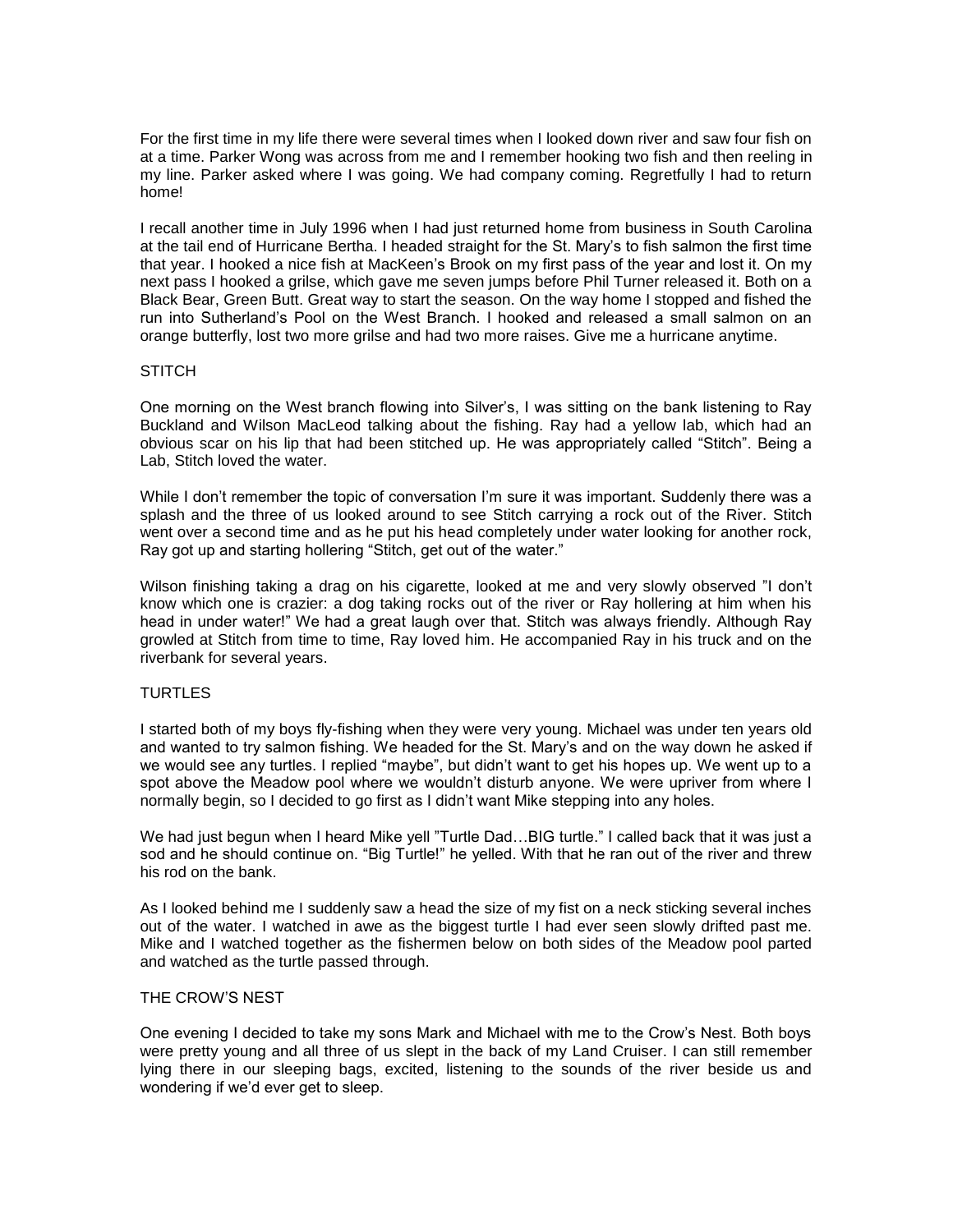Soon it was morning. I cooked and breathed in the aroma of the bacon and eggs on our camp stove. It was incredibly peaceful as we ate beside the river. The boys must have been hungry because breakfast seemed to disappear as soon as I put their plates in front of them. We had slept and eaten well and now we would be first to go through the pool.

Each of the boys put on their hip boots and stayed near the shore and I started through, fishing a Blue Charm. I let my fly swing over a sod and suddenly I felt the gradual deep tightening of my line. I knew I had hooked a pretty good salmon and quickly passed the rod to Mark. His eyes went wide open and he felt that pull of the fish and played it for a minute or so. I then did likewise with Michael. Neither of the boys had ever played fish this big.

As soon as I took over the rod, the hook pulled out and the line went slack. The fish disappeared back to its lie. We stood there for a few seconds quietly looking at the river. Suddenly Mike turned and looking at me with his big brown eyes innocently asked, "Why did you do that Dad?" I still chuckle about that moment every time I drive by the Crow's Nest.

## MIKE'S FIRST GRILSE

One of the most exciting things to see is a young person catching their first fish. On one trip Michael and I were fishing the West run into Silvers. The action was a little slow and Mike was getting a little bored. Suddenly, Dougie Chisholm from New Glasgow hooked a grilse ahead of us. Mike went down the shore to watch. Dougie called him out into the river, handed Mike the rod and let him play and land the fish. Dougie tagged and gave it to Michael. It was a tremendous gesture and an unforgettable experience for a young boy just getting introduced to salmon fishing.

A few years later Rod Stevenson, Mike and I tried Salmon River, Guysborough County. We noticed someone raising a fish several times but it just wouldn't take. We started Mike next and I moved up river behind him.

Just as I was starting into the water I heard a "Dad", looked up and all I could see was a big smile on Mike's face as a bright fish began the first of five magnificent jumps. I was so excited I stayed back out of the way while Rod calmly coached him. The fisherman below eventually netted the first grilse that Mike had actually hooked, played and landed. There were several fishermen on the shore and learning that this was Mike's first fish, almost all of them shook his hand and congratulated him. Two of the fishermen were from Chicago and one asked Mike what fly he had used. Mike replied " a Black Bear, Green Butt". As they didn't have any, we gave them two and headed home.

The next morning I was lying in bed and the phone rang. Lillian heard me laughing after I answered the phone. The caller asked, "Is this the home of Michael Sutherland, the salmon fisherman?" I replied yes. It turned out to be one of the Chicago fishermen who was returning to the airport. He had taken the time to try several phone numbers to reach us. Turns out that he had hooked his first salmon with the fly Michael gave him. Although he didn't land it, he said it was one of the most exciting thrills he had ever experienced and he just wanted to say "thank you".

# FISHING WITH THE STEVENSONS

When I was in university I became good friends with Bob Stevenson from Harbour Grace, Newfoundland. Bob used to entertain us with salmon fishing stories, most of which included his brother Rod. Little did I realize at that time that I would eventually become interested in salmon fishing.

Several years later Rod moved to New Glasgow and became my doctor and a close personal friend. I was just a matter of time before we began fishing together. Bob had an interest in the Aesculapius, a club on the Lower North Branch Little Southwest Miramichi River, where we had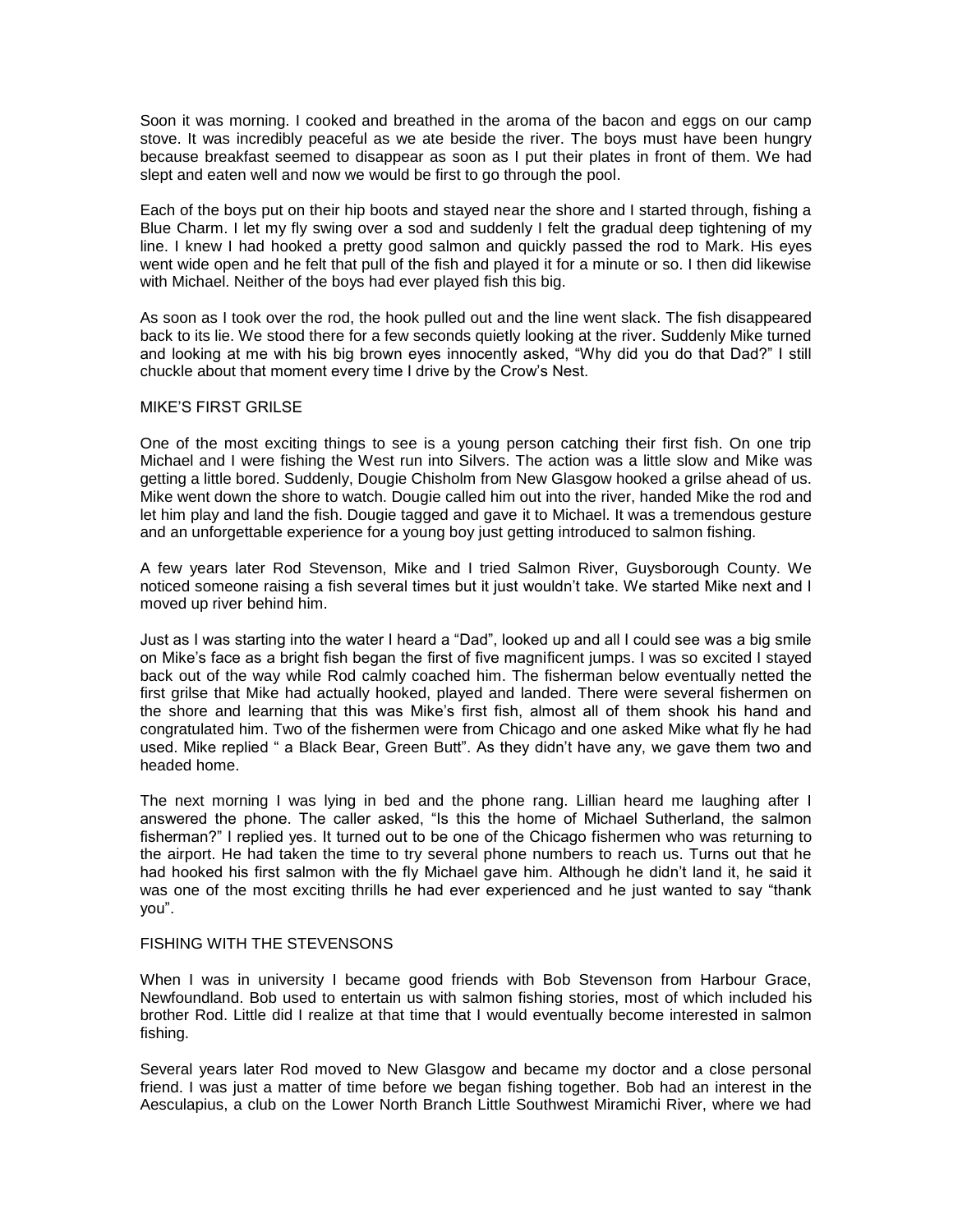several good trips. And the Stevensons would come to my camp on the St. Mary's. Bob was an excellent fisherman, but he made a few trips before he landed his first St. Mary's grilse at the East River run into Silvers.

On July 5, 1997 we decided to head for Salmon River. The tide was wrong in the morning so we played eighteen holes of golf at the scenic Belmont golf course and then returned to the river in the early afternoon. One of our traditions was to start a trip with a bottle of beer. Bob finished his first and started through the pool, hooking a nice small salmon on a Blue Charm. The fish jumped eight times and Rod released it. Fishing had been slow and this brought others to their feet. I was behind Bob and hooked a fish a minute later, before Rod had time to get his gear together. This fish jumped seven times before Rod released it. On our next passes Bob and I again each hooked and released another fish.

On his final pass Bob raised another fish. He told the fisherman across the river that the fish would take and asked him if he wanted to try it. The other fellow seemed surprised, but Bob assured him he should try the fish and Bob backed slowly out of the pool. After a few casts the fish took and the fellow across the river was pretty excited.

As quickly as we had arrived, we left and returned to the camp where we joined our wives and relaxed over a fine dinner telling many stories with lots of laughter. Golf, great fishing and a fine dinner – hard to imagine a better day!

## THE MISSING PADDLE

If you like water, one of the most relaxing, or sometimes exhilarating things you can do, is canoe the beautiful St. Mary's River. For a number of years Rene and Carol Beaver, Wayne and Joyce Beaton, other couples and Lillian and I would start, usually at Sutherland's Bridge or my camp in Smithfiield. Spring or surrounded by Fall colours, it is always fun to hit the water with friends and to paddle, watch, listen, laugh and enjoy.

In May, 1996 we dressed warmly and had a relaxing trip down the river, together with about ten couples from the Dartmouth Canoe Club. It was pouring rain when we started but good to get out in the fresh air. Lillian was in the bow and our springer spaniel Ruffles in the middle. We were approaching a small island in the river opposite the head of the cornfield above Rene's place on the Hattie Road in Glenelg. It had been a peaceful trip, we were almost finished and the water was very quiet to the right.

At the last minute I said to Lillian "let's go through that little stretch of white water ot the left of the island" and so we did. Suddenly we caught a large rock, the canoe swung sideways and Lillian let a shriek out of her as the canoe began to turn over. The next thing I knew I was on the bank and my pants and clothes seemed dry. I don't know how I managed that. Although some almost accused me of it, I certainly don't remember stepping on Lillian's head on the way to shore.

I looked in the river. The canoe was overturned, Lillian was trying to stand in the current and fell in again. I waded into the river, rescued her from the cold water and then brought in the canoe. We were both okay. It was the first time in over twenty some years of canoeing that we had ever tipped.

Then I noticed there was only one paddle on the shore. At this point I sternly lectured Lillian that "Your never, never, no matter what, let go of your paddle. It could be the difference between life and death!" She looked up at me and knew I was real serious. Fortunately I had a spare paddle tied inside the canoe and minutes later we were paddling on our way to Rene's.

Before very long I spied a floating paddle and picked it out of the water. To my horror, I realized it was my paddle. I didn't say a word.